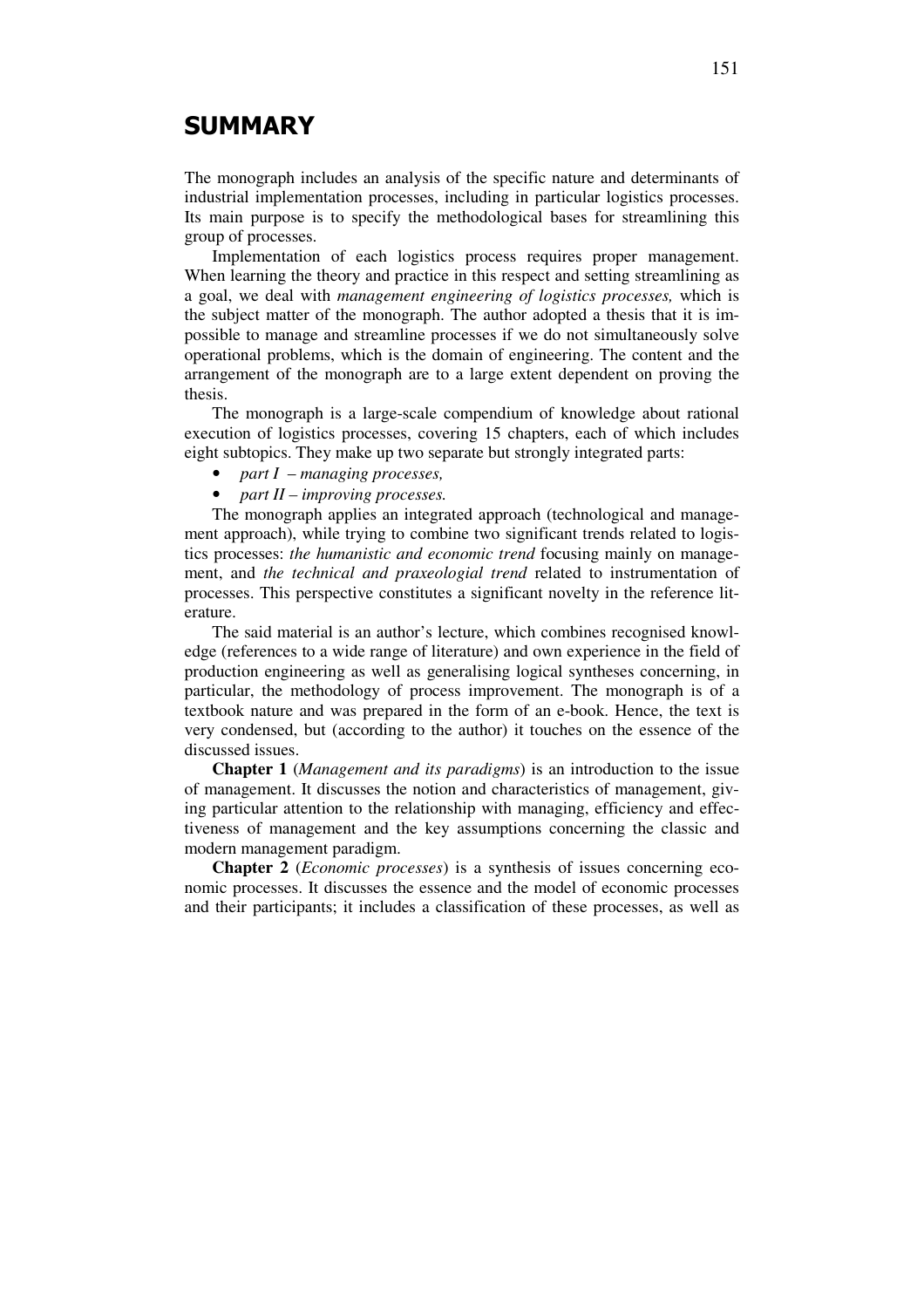their determinants. These issues formed an introduction to the process approach, which served as the basis for discussion of the origin, idea and key assumptions of this type of approach.

**Chapter 3** (*Managing economic processes*) includes a broader consideration of management from a process perspective. Thus, it discusses the notion, essence, specific nature and conditions of process management. This background was used to define the essence of process management engineering and models of process improvement. The author formulated a paradigm stating that "*engineering derives models from science and methods – from technology*", which forms the basis of the entire concept of the monograph. The system model of process improvement, covering the radical approach (the Hammer-Champy model) and the streamlining approach (the Rummler-Brachy model), was presented from this perspective.

**Chapter 4** (*Industrial processes*) is devoted to the discussion of the essence and specific character of industrial processes. It discusses the classification and typology of such processes and their structure from a system perspective. It presents the criteria for evaluation of the effectiveness of such processes and specifies the reasons for their improvement.

**Chapter 5** (*Managing industrial processes*) describes the specific character of managing industrial processes. It discusses strategic and operational management; special attention was given to the issue of their mapping and modelling.

**Chapter 6** (*Logistics processes in enterprises*) concerns the position and the role of logistics in enterprises and processes defined as "logistics processes". It describes the notion and the essence of this type of processes, their classification, evaluation attributes and criteria. Special attention was given to the integrated logistics process.

**Chapter 7** (*Managing logistics processes*) introduces methodologies of managing logistics processes from a system perspective. In this respect, having discussed the essence, tasks and priorities of managing this type of processes, attention was given to the management tools from the point of view of process engineering.

**Chapter 8** (*Methods of process improvement*) is the first chapter of part II of the monograph related to improving logistics processes. The point of departure was the classification of methods related to this issue, which is followed by their general description. It discusses the methods of reengineering, benchmarking, outsourcing, lean management, total time management and virtualisation of organisational structures, as well as learning organisations.

**Chapter 9** (*Improvement through innovations*) focuses on a description of innovation as a special tool for entrepreneurs, which enables them to make a change an opportunity for taking up new business activity. It discusses the need for applying this type of tools, classification of innovation by type, sources and